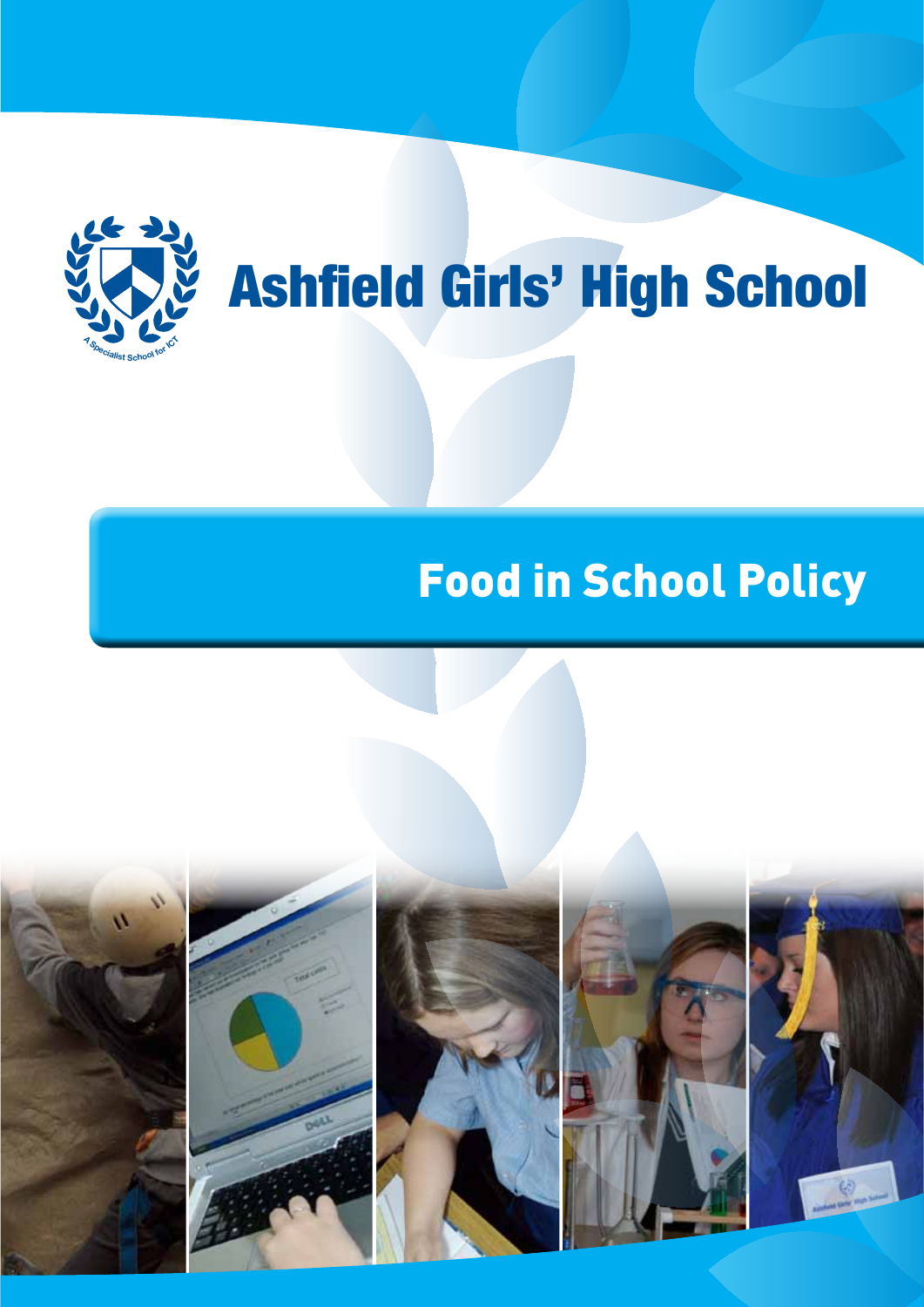**2**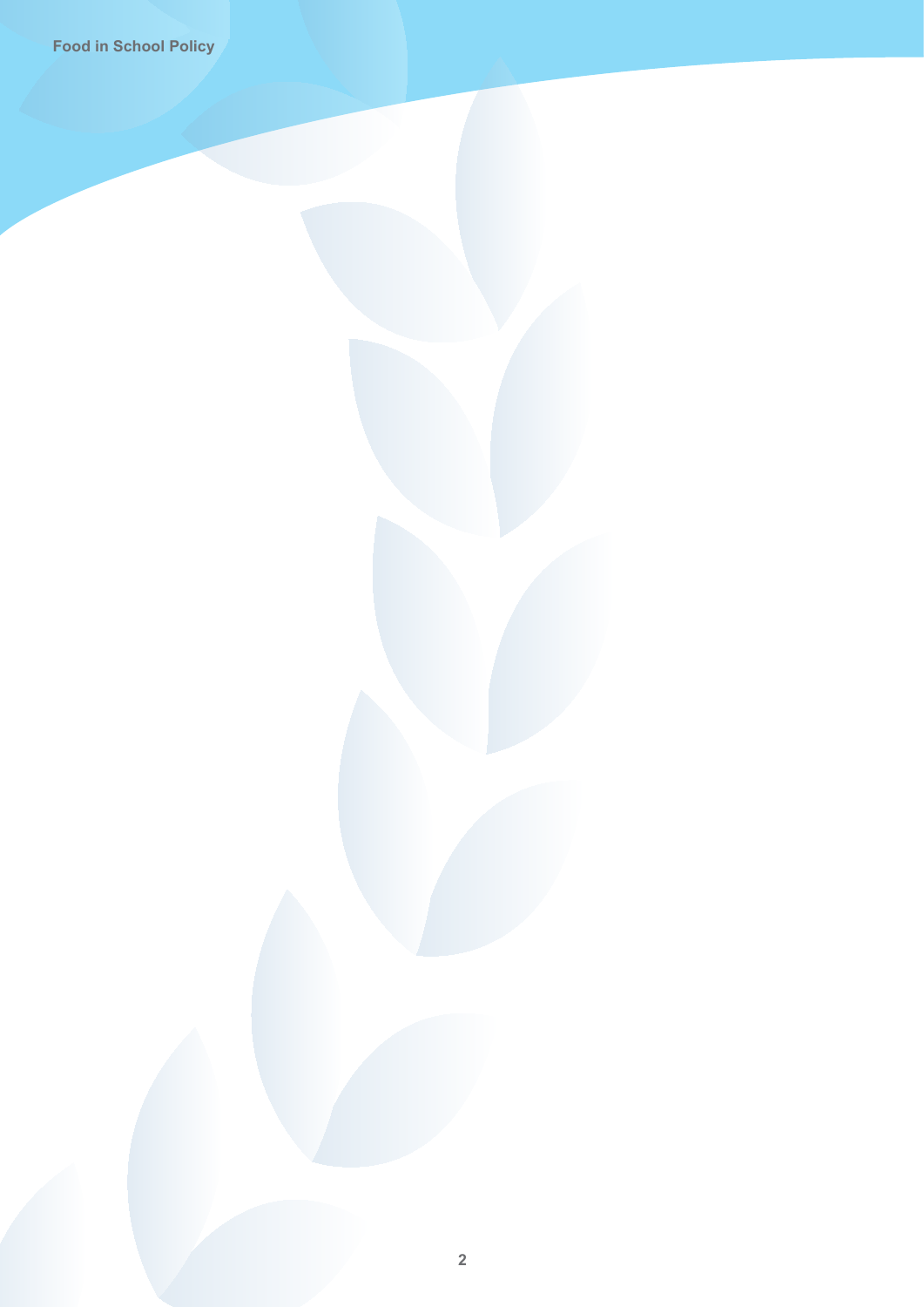# FOOD IN SCHOOL POLICY

# Ashfield Girls' High School

# **Rationale**

A Food in School Policy is an overarching policy advocating a whole school approach to all food provided and consumed in school and should help develop knowledge and skills in relation to healthy eating and lifestyles.

A healthy balanced diet is vital for the students' growth, development and for their long-term health and well being. This policy should encourage, promote and support students in Ashfield to make healthier choices throughout and after their school life.

The policy will be an evolving document benefiting everyone in the Ashfield school community.

Change is needed because:

- Most school children have a diet that is too high in fat, sugar and salt.
- Only 11% of pupils achieve the target of at least 5 portions of fresh fruit or vegetables a day.
- A high percentage of dental decay is attributed to the frequency and amount of sugars consumed in both foods and drinks.
- Cardiovascular disease and cancer are Northern Irelands' biggest killers.
- Levels of obesity are rising in children and young people which significantly increases the risk of coronary heart disease, stroke, cancer and type 2 diabetes. Nearly a quarter of all primary school children are overweight or obese.

Our school environment, the attitudes of staff and pupils, as well as what children learn in the classroom, will all have a major influence on their knowledge and understanding of health. If we encourage our students to enjoy healthy food and drinks, it is likely we will reinforce positive behaviours that will remain with them throughout life.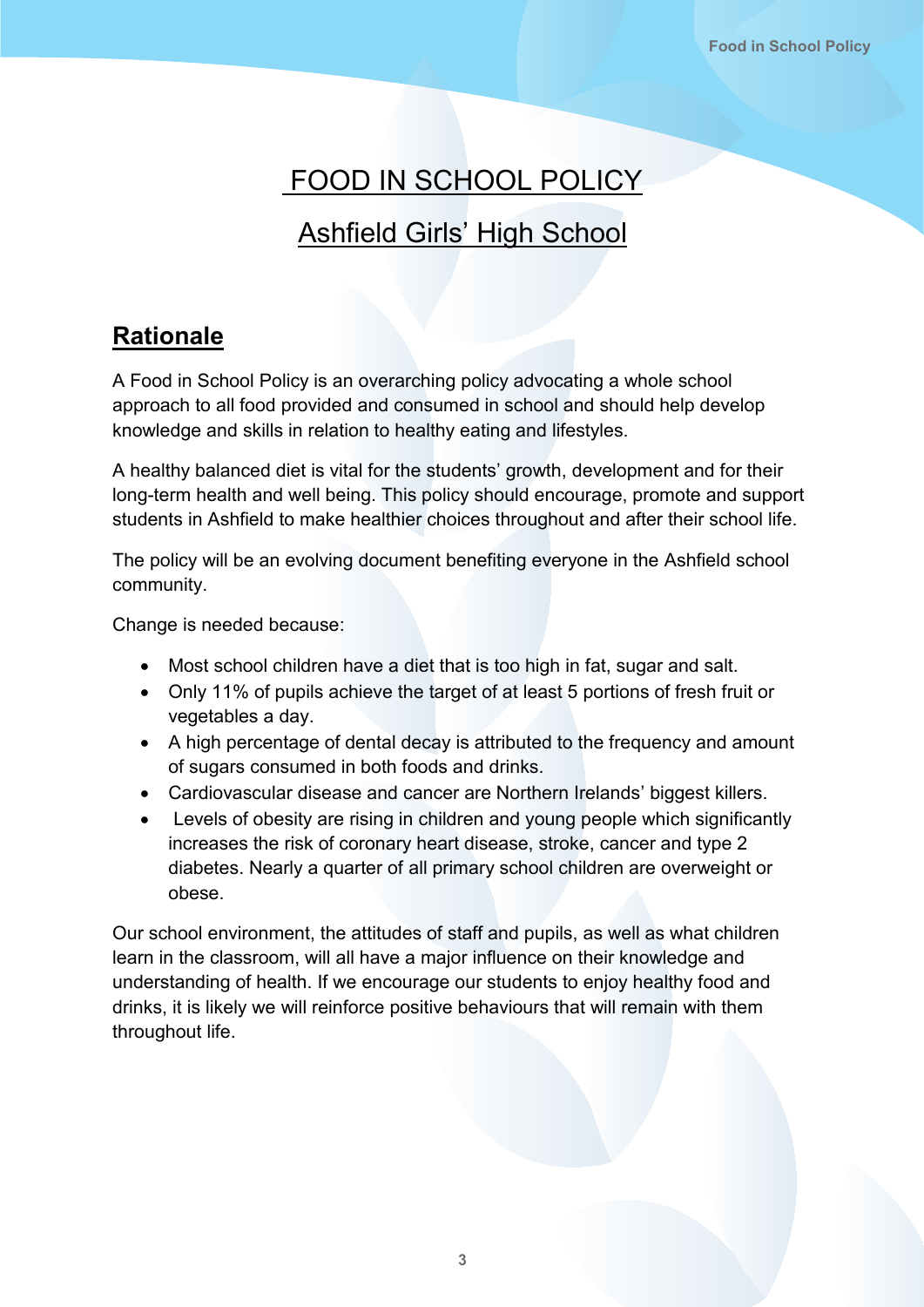# **Policy Development**

The policy is based on addressing issues established by a range of methods including pupil surveys, those raised at student council meetings and parent surveys. These results will be used to inform decision making and planning.

The policy will be monitored, evaluated and reviewed on a yearly basis. It will be formulated and implemented by:

Healthy Eating Coordinator

School Canteen manager and staff

School Nurse

Teaching Staff (including extracurricular club coordinators)

\*Date of next review - January 2017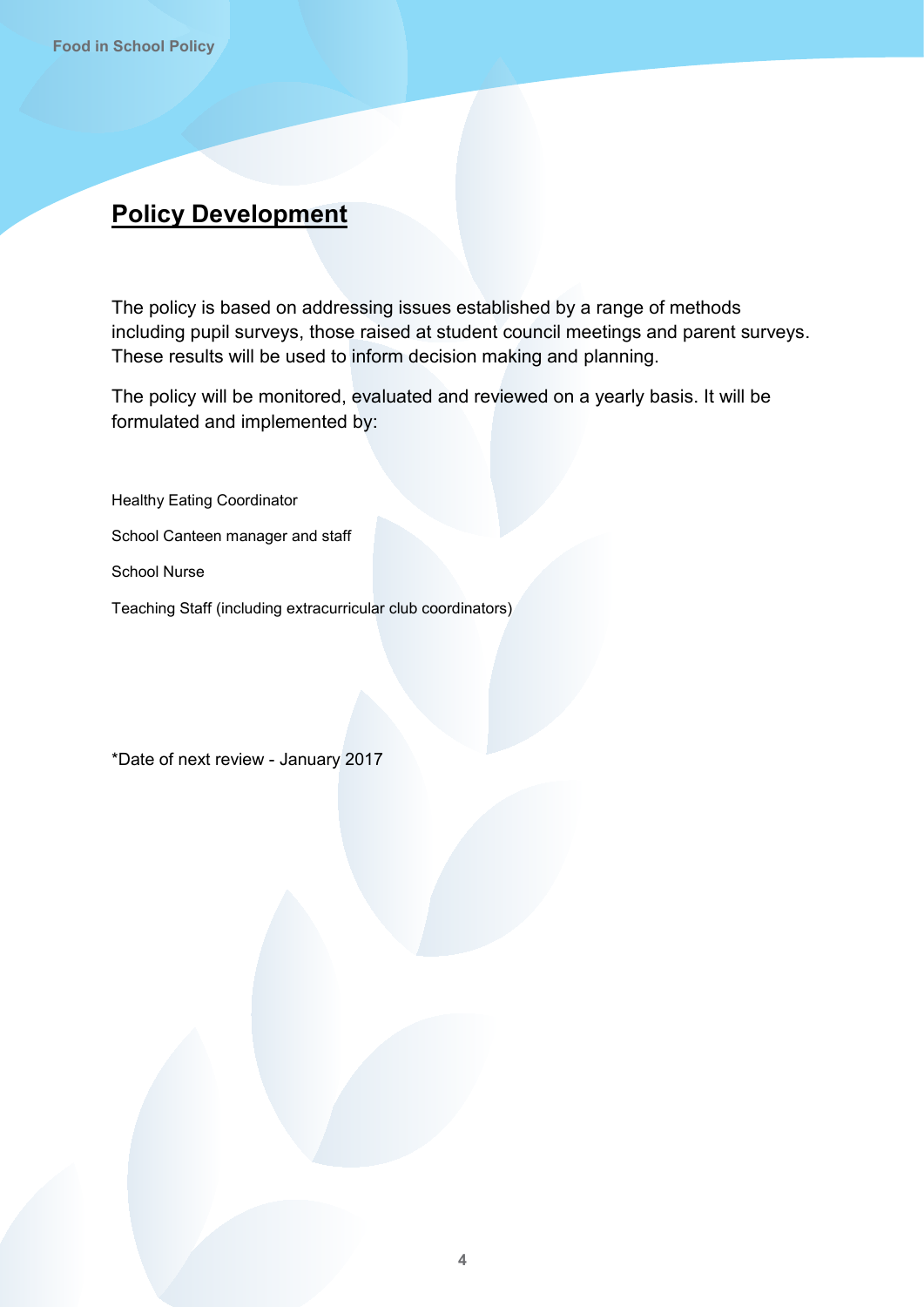# **Policy Sections**

#### **1. Aims**

#### **2. Food provided in school**

- a) *School Canteen provision* Mandatory nutritional standards for Breakfast Break time Lunches
- *b) Breakfast Club*

#### **3. Food brought in to school**

- **a)** Break
- **b)** Packed lunch policy
- **c)** Water provision
- **d)** Nut allergy
- **e)** Energy drinks

#### **4. Food in the curriculum**

Home Economics

Links with other subjects

#### **5. Role of the Healthy Eating Coordinator**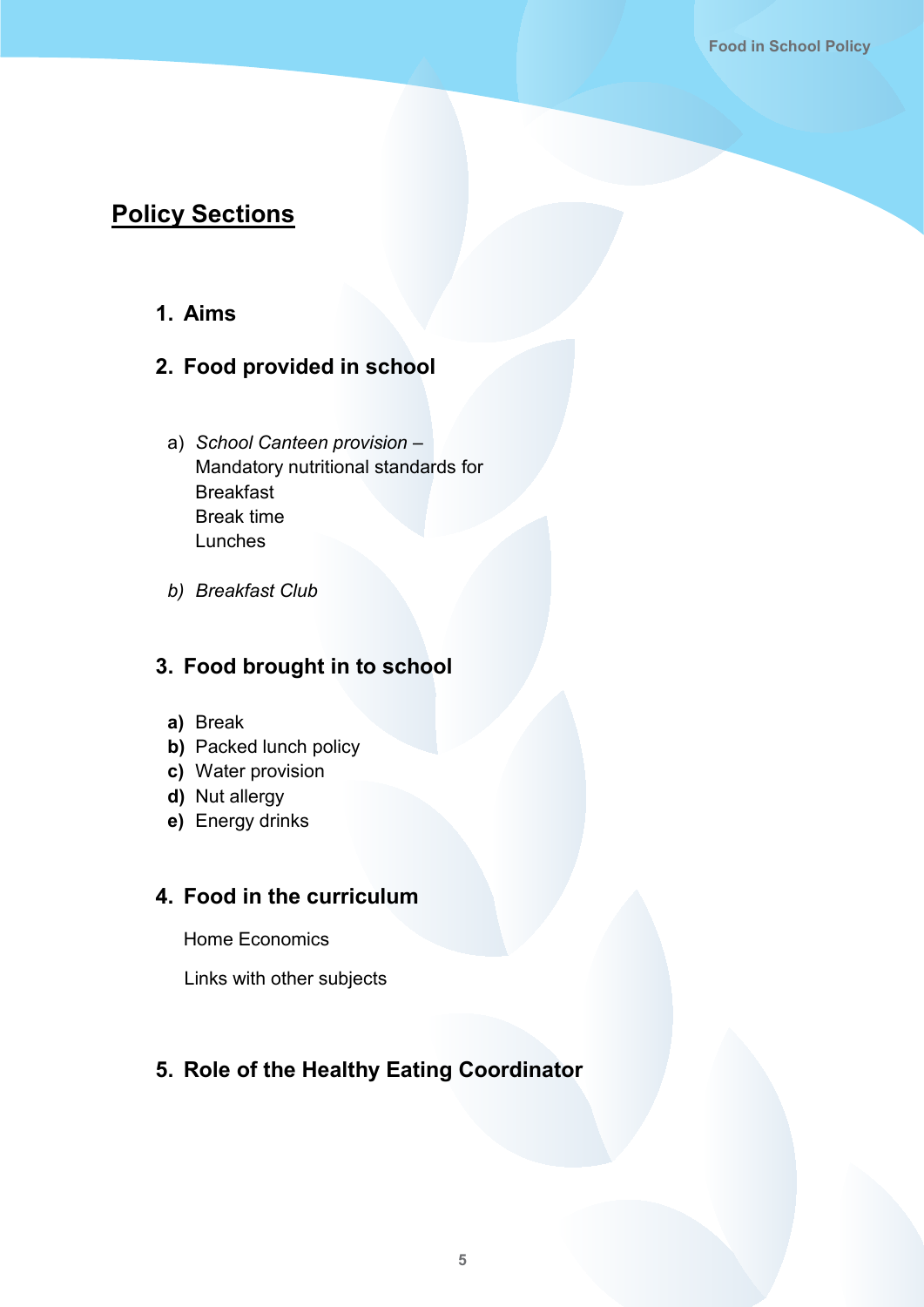# **Aims**

#### **The policy aims to:**

- ensure that all aspects of food and nutrition in school promote the health and wellbeing of pupils, staff and the school community.
- help students develop knowledge and skills to be able to make healthy food choices.

#### **Link to School Development Plan**

A healthy, balanced diet makes an important contribution to student's growth and development, to their educational performance and attainment and to their long-term health and well-being. The relationship between poor health, nutrition and low school achievement is well documented. With this in mind our School Development Plan states strategies that aim to promote Health and Well-being. The role of the Healthy Eating Coordinator is central to this and the initiatives have been planned to implement The Food in Schools Policy (Healthy Food for Healthy Outcomes 2013).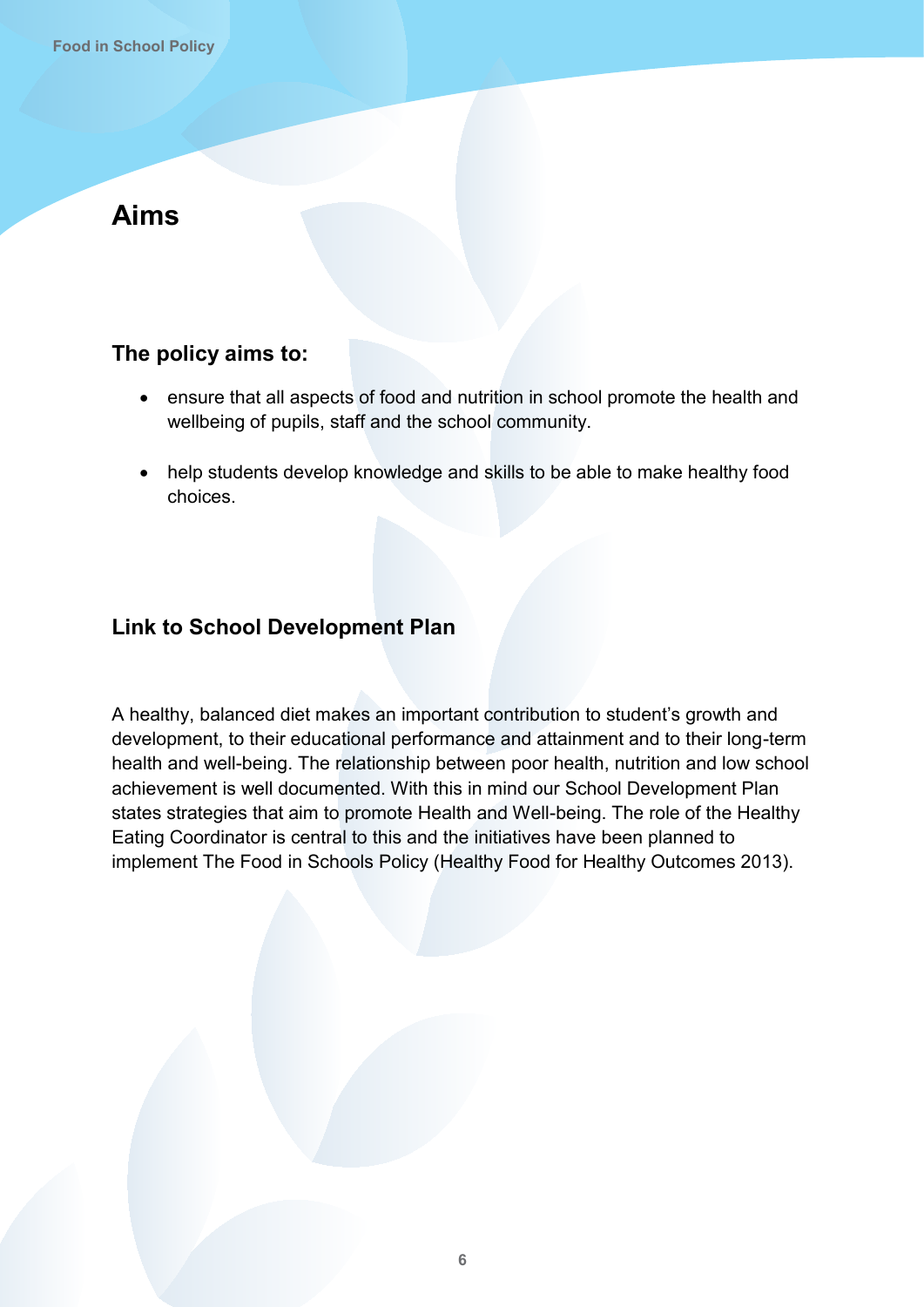# **Food provided in school**

#### **School Canteen provision**

- All school meals in Ashfield must be compliant with *the Nutritional*  **Standards for School Lunches** which have been compulsory since September 2007.
- School meals provision will be reviewed regularly and the issues of nutritional standards, choice, balance, access, availability and cost will be addressed.
- Some religions and ethnic groups can have different dietary requirements because of specific food rules and observances. School meals will accommodate those beliefs. (A resource is available to support this at :www.publichealth.hscni.net/publications/guidance-food-religious-faiths).
- Flexibility will be allowed where a student has a special dietary requirement as a result of a disability, medical condition or allergy.
- Both the school catering service and the school will take steps to ensure that children that are entitled to free school meals avail of this entitlement and that anyone who is eligible is encouraged to apply. (Recent research shows 21% of pupils do not take up their entitlement. Students from disadvantaged backgrounds tend to eat more foods that are high in fat, sugar and salt. They also eat less fresh fruit and vegetables).

#### *The Nutritional Standards for School Lunches* can be found at:

http://www.deni.gov.uk/de1\_09\_125640\_\_nutritional\_standards\_for\_school\_lunches \_a\_guide\_for\_implementation\_3\_-2.pdf

Issues arising from consultation with canteen staff, pupils or parents concerning implementation of these standards will be addressed at the SNAG meetings with the Healthy Eating Coordinator.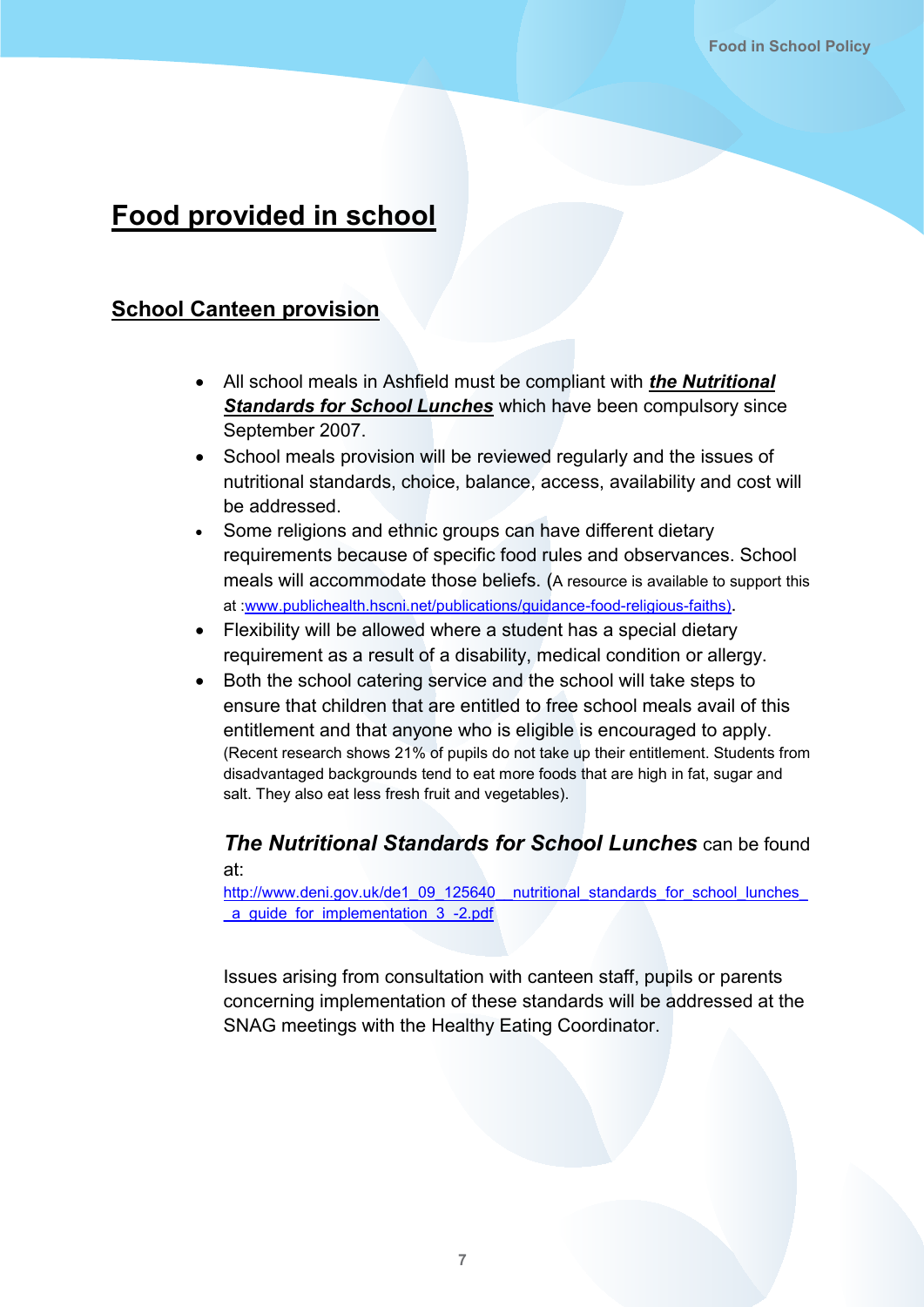**Nutritional standards for other foods and drinks in school**: A guide for implementation is also available at:

www.publichealth.hscni.net/publications/nutritional-standards-other-food-and-drinks-schools-guideimplementation.

#### **Breakfast Club Provision**

Eating a healthy breakfast is important for a healthy balanced diet. The Breakfast Club at Ashfield is funded through the extended schools programme and aims to help prepare students for learning by improving levels of concentration, attendance and punctuality.

Relevant information can be found at :

http://www.deni.gov.uk/de1\_09\_125653\_\_school\_food\_\_the\_essential\_guide\_healthier breakfast clubs-2.pdf

Provision will be monitored and issues addressed at the SNAG meetings with the Healthy Eating Coordinator.

#### **Drinking Water Provision**

Fresh, chilled drinking water will be freely available every day. This will help contribute to improved nutrition, tackle tooth decay and assist in improving levels of concentration. Encouraging students to drink water in school should be a priority.

Guidance is detailed at:

http://www.deni.gov.uk/de1\_09\_125685\_\_school\_food\_\_the\_essential\_guide\_-\_water\_provision-2.pdf

Energy drinks are banned at Ashfield due to their detrimental effect on health. The dangers of energy drinks are outlined to students in assembly and posters are displayed around the school.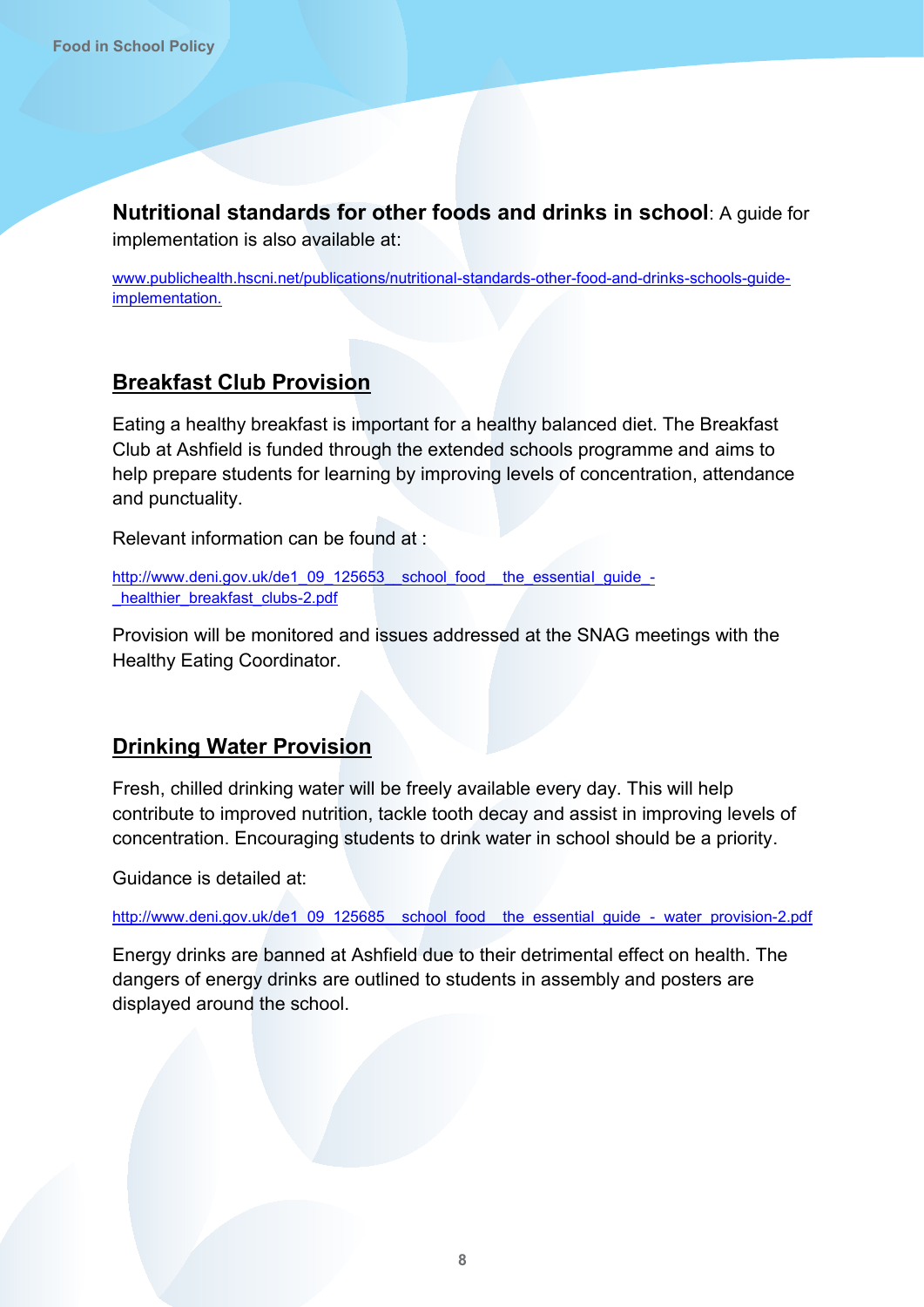#### **Healthy Breaks and Packed Lunch policy**

Many pupils bring snacks and packed lunches to school. Students and parents will be provided with guidance as to how to ensure these are healthy options.

The healthy eating coordinator will encourage good habits through a variety of strategies.

- Information about healthy packed lunch ideas distributed to all parents yr 8-10 during September.
- Leaflet on Healthy packed lunches provided to all year 7/8 parents in induction pack.
- Information in school pupil planner about water, nut free school, healthy breaks, banned energy drinks and packed lunch ideas.
- Home Economics lessons promote key messages within SOW.
- Promotion of healthy eating messages throughout school year via a range of initiatives.

http://www.deni.gov.uk/school\_food\_\_the\_essential\_guide\_-\_healthier\_lunch\_boxes.pdf http://www.deni.gov.uk/are\_you\_packing\_a\_healthy\_lunch\_-\_january\_2013.pdf

http://www.deni.gov.uk/healthy\_breaks\_for\_schools\_-\_a\_guide\_for\_pupils\_and\_parents\_-\_english.pdf

http://www.deni.gov.uk/healthy\_breaks\_for\_schools\_poster\_-\_english.pdf

Our aim is to ensure that all packed lunches brought from home and consumed in school provide the pupils with healthy and nutritious food that is similar to the food served in school, which is now regulated by national standards.

- The school will provide facilities for pupils bringing in packed lunches and ensure that free, fresh drinking water is readily available at all times.
- The school will work with the pupils to provide appropriate dining area arrangements.
- The school will work with parents to ensure that packed lunches abide by the standards listed below.
- As fridge space is not available in school, pupils are advised to bring packed lunches in insulated bags with ice packs.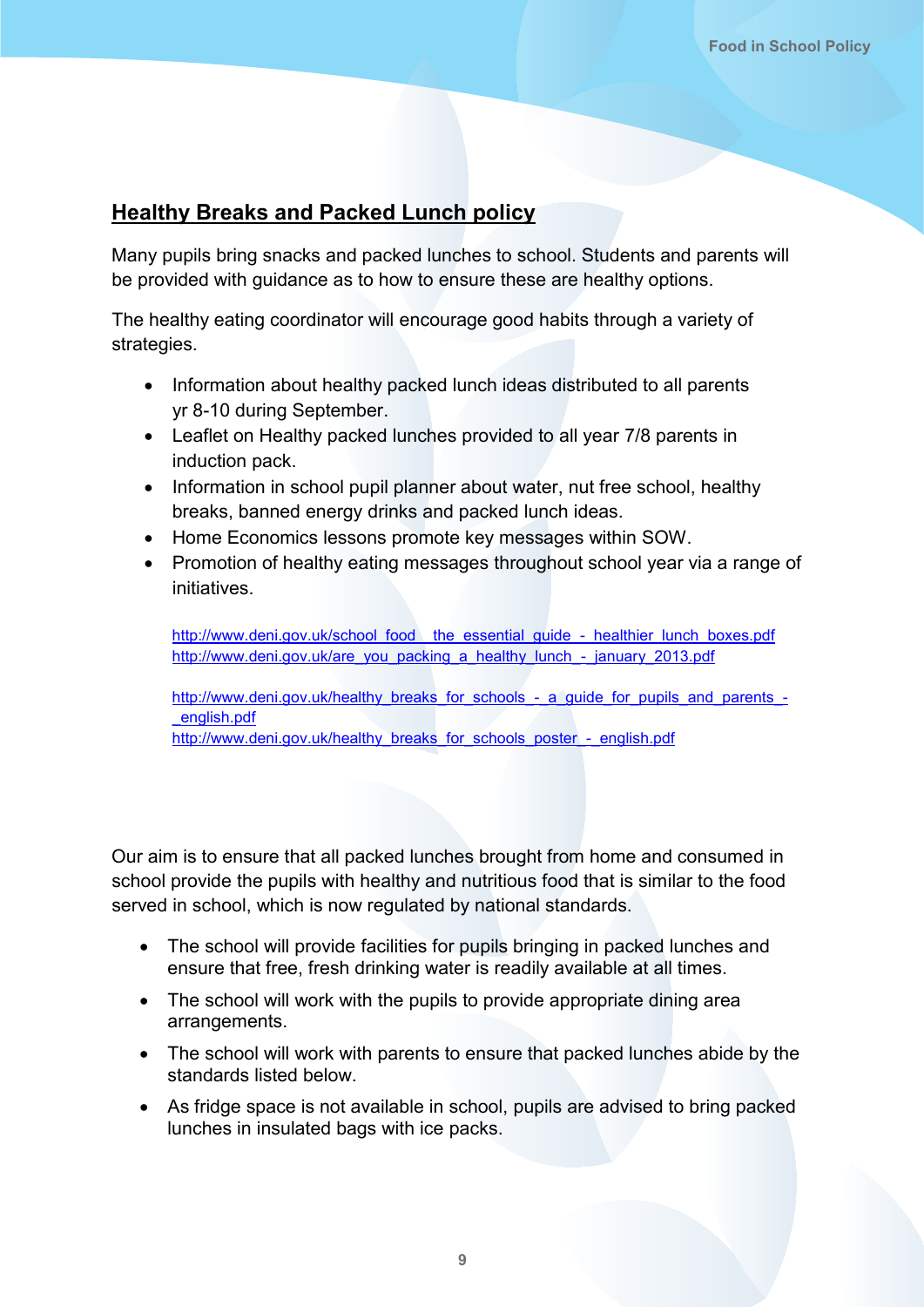#### **Packed lunches should include:**

- at least one portion of fruit and one portion of vegetables every day.
- meat, fish or other source of non-dairy protein (e.g. sliced cooked meat, hardboiled egg, hummus spread) every day
- oily fish, such as salmon, tuna or mackerel at least once a week.
- a starchy food such as any type of bread, pasta, rice, couscous, noodles, potatoes or other type of cereal every day.
- dairy food such as milk, cheese, yoghurt or fromage frais everyday.
- only water, still or sparkling, fruit juice, semi-skimmed or skimmed milk, yoghurt or milk drinks and smoothies.

#### **Packed lunches should not include:**

- high fat snacks such as crisps. Instead, crackers or breadsticks.
- confectionery such as chocolate bars, chocolate-coated biscuits and sweets. Cake and biscuits should be eaten in moderation.
- meat products such as sausage rolls, individual pies, corned meat and sausages / chipolatas should be included only occasionally.
- high sugar fizzy drinks in cans or glass bottles. All energy drinks are banned and should not be brought into school. Drinks should not be in glass bottles to prevent accidents.
- any products that contain nuts. We are a nut free school and packed lunches should not contain nuts or products that contain nuts.

#### **Special diets**

The school recognises that some pupils may require special diets that do not allow for the standards to be met exactly. In this case parents are urged to be responsible in ensuring that packed lunches are as healthy as possible. For these reasons pupils are also not permitted to swap food items at break or lunch time.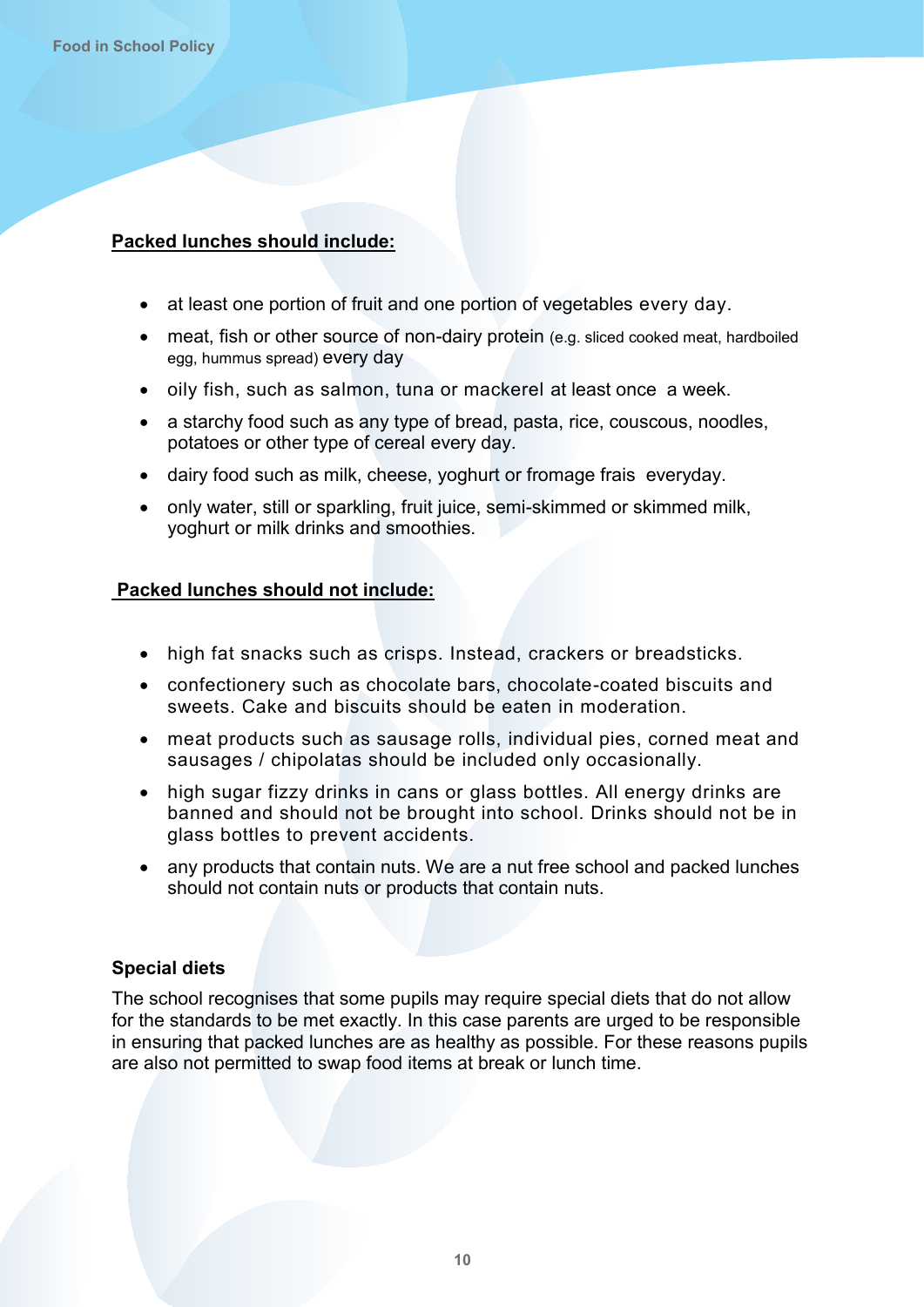# **After Schools Clubs**

Any clubs providing food to pupils will as far as possible follow the healthy eating agenda that is being promoted by Ashfield.

The Cook-e-club at Ashfield will also promote healthy eating messages and develop skills to allow pupils to plan and cook healthy dishes.

### **Food in the curriculum**

There must be a consistent message between learning in the classroom and eating in school. The curriculum will allow the students adequate opportunities to obtain knowledge and understanding of nutrition and healthy eating and to develop skills in preparing and cooking food.

- Health messages are an integral part of the personal development programme for years 8-12.
- The Home Economics curriculum is compulsory at Key stage 3 as a strand of the Learning for Life and work area. The statutory minimum content for Home Economics includes the requirement to provide students with opportunities to explore ways to develop a healthy diet and to develop practical skills in the safe, hygienic, healthy and creative use of foods to plan, prepare, cook and serve a range of meals.

Information on the statutory requirements for Home Economics are provided in **Guidance for Home Economics at Key Stage 3 (CCEA 2007)** at www.nicurriculum.org.uk

The key concept of healthy eating is delivered throughout the Home Economics scheme of work for years 8-12 and includes, as its foundation, The Eatwell Guide and Eight Tips for Eating Well.

Other curriculum areas that are involved in delivering healthy eating messages include Science and PE.

The Healthy Eating coordinator will monitor and review the consistency of the delivery by collaboration with relevant heads of department. As new research is revealed and healthy eating messages are promoted in the media the Healthy Eating coordinator will update the scheme of work and healthy eating noticeboard in school.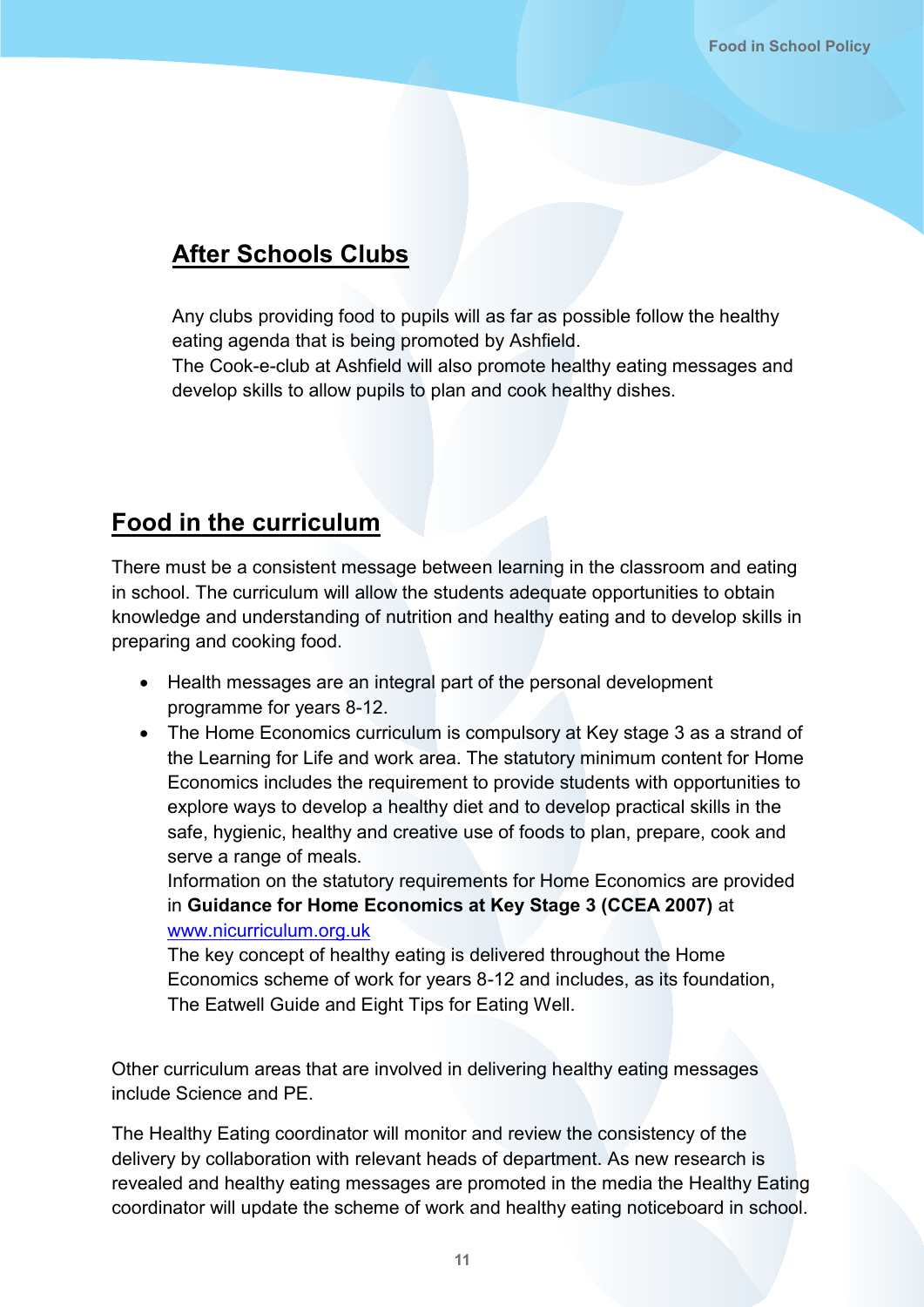# **The Role of the Healthy Eating Coordinator**

- To design, implement and evaluate a whole school food policy that will improve the health and wellbeing of the school through a targeted, coordinated approach.
- To raise awareness of healthy eating messages throughout the school community by creating an action plan of initiatives. Yearly Action Plan is submitted to BOG.
- To coordinate a SNAG School Nutrition Action Group.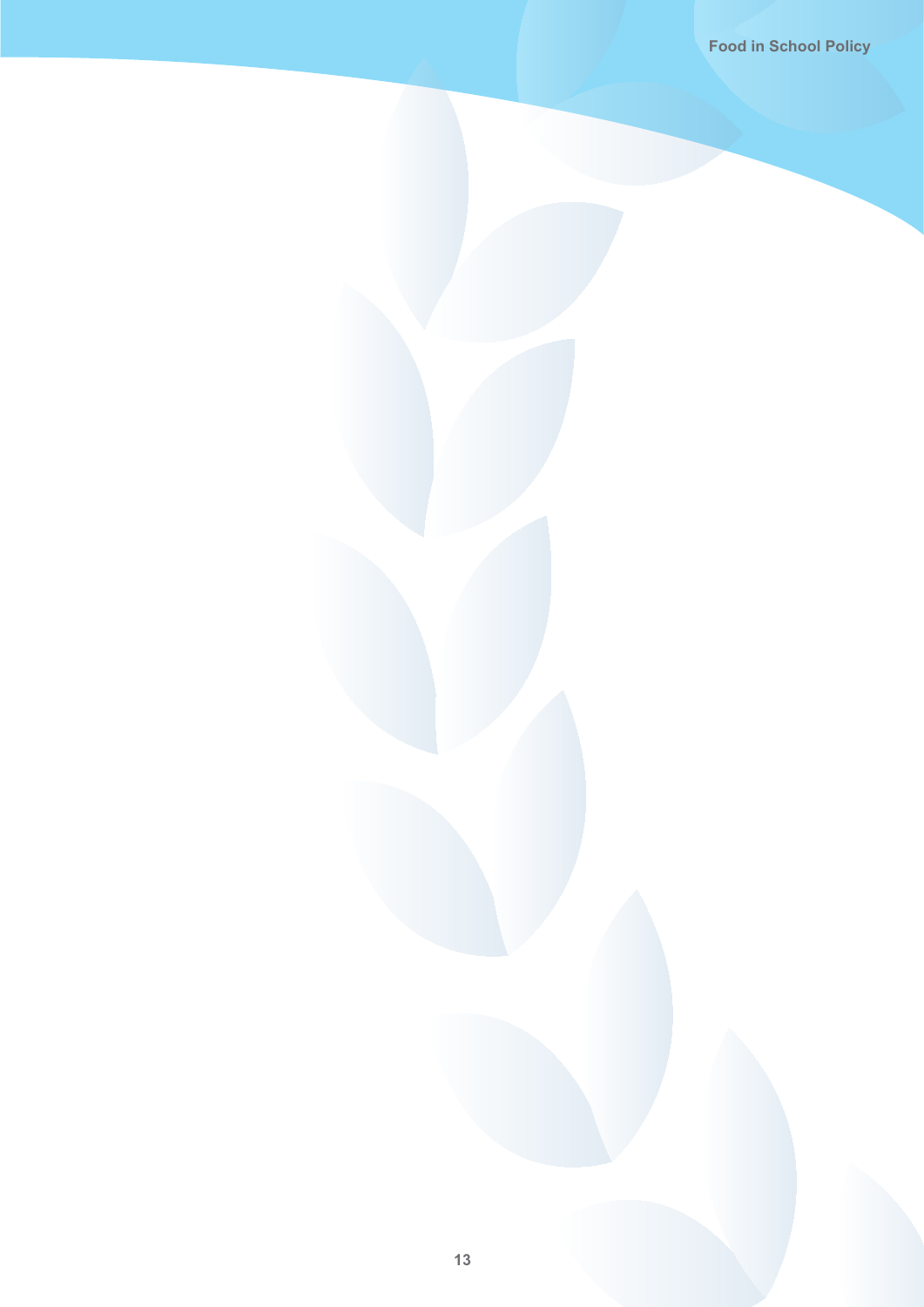**14**